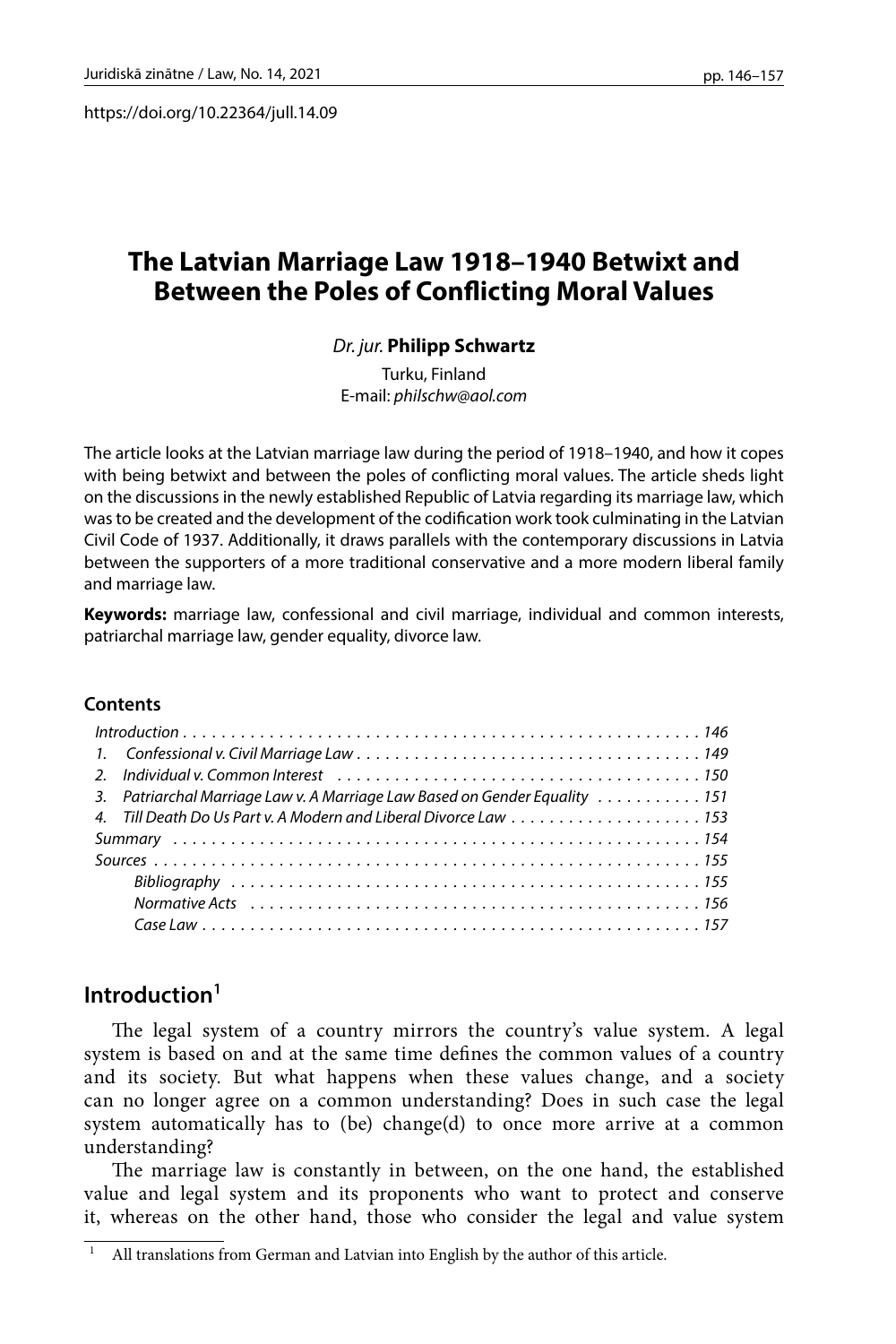"outdated" and no longer reflecting the changes in society and, thus unsuitable. The decision by the Constitutional Court of Latvia of 12 November 2020, $2$  the subsequent public and political discussion and the initiative to amend Art. 110 of the Constitution<sup>3</sup> are a good proof of this conflict and the disagreement between those supporting a more narrow, traditional definition of the family and those supporting a more open, flexible definition of the family. Interestingly enough, the very same Article 110 had been amended only 15 years ago specifying that that marriage is the union of a man and a woman.<sup>4</sup>

This conflict between preserving the existing order and introducing changes is not a modern phenomenon. It is well known in those fields of law which are closely linked to people's values and beliefs, to concepts of life and changes in societal views and realities. It has happened already more than 100 years ago when the Republic of Latvia elaborated its own civil law after having declared its independence in 1918. The Latvian marriage law specifically is a very rewarding case study.<sup>5</sup>

After Latvia had declared its independence on 18 November 1918, it was decided that, for the time being, the laws which were in force until the beginning of the October Revolution 1917 and the takeover by the Bolsheviks will be further applied as long as they were not in contradiction to the Latvian state order.<sup>6</sup> However, it became quite obvious that the presently applicable law due to various reasons (social and local particularism, casuistry and need of modernisation) had ceased to be suitable for the newly independent Republic of Latvia.<sup>7</sup> It was therefore decided to elaborate a new and own Latvian Civil Code. While the work on the all-encompassing Latvian Civil Code took nearly 20 years until it was adopted on 28 January 1937, legislative groundwork was done during the years in between.<sup>8</sup>

<sup>2</sup> Judgement of the Constitutional Court of Latvia of 12 November 2020 in case No. 2019-33-01 "Par Darba likuma 155. panta pirmās daļas atbilstību Latvijas Republikas Satversmes 110. panta pirmajam teikumam" ["On the conformity of Art. 155 First Paragraph Labour Law with Art. 100 First Sentence of the Constitution of the Republic of Latvia"]. Available: [https://www.satv.tiesa.gov.lv/wp-content/](https://www.satv.tiesa.gov.lv/wp-content/uploads/2019/12/2019-33-01_Spriedums-3.pdf) [uploads/2019/12/2019-33-01\\_Spriedums-3.pdf](https://www.satv.tiesa.gov.lv/wp-content/uploads/2019/12/2019-33-01_Spriedums-3.pdf) [last viewed 03.02.2021].

<sup>3</sup> Nacionālā apvienība rosina Satversmes grozījumu, lai nostiprinātu ģimenes jēdzienu [The National Alliance proposes an amendment to the Constitution to strengthen the notion of family]. Available: [https://www.nacionalaapvieniba.lv/aktualitate/nacionala-apvieniba-rosina-satversmes-grozijumu](https://www.nacionalaapvieniba.lv/aktualitate/nacionala-apvieniba-rosina-satversmes-grozijumu-lai-nostiprinatu-gimenes-jedzienu/)[lai-nostiprinatu-gimenes-jedzienu/](https://www.nacionalaapvieniba.lv/aktualitate/nacionala-apvieniba-rosina-satversmes-grozijumu-lai-nostiprinatu-gimenes-jedzienu/) [last viewed 06.02.2021].

<sup>4</sup> Grozījums Latvijas Republikas Satversmē [Amendment to the Constitution of the Republic of Latvia]. *Latvijas Vēstnesis*, No. 1, 03.01.2006. Available: <https://www.vestnesis.lv/ta/id/124957> [last viewed 07.02.2021]. The original draft Art. 114 which was at the end not adopted back in 1922 read "The marriage is based on the principle of gender equality and is protected by the state as foundation of the family".

<sup>5</sup> While this article is focusing on the Latvian marriage law between 1918 and 1940, an overview on the evolution and development of the marriage law in Latvia from the  $10<sup>th</sup>$  to the  $20<sup>th</sup>$  century is provided by *Lazdiņš, J*. Die Entstehung und Entwicklung des Eherechts in Lettland [The evolution and development of the marriage law in Latvia]. In: Latvijas Universitātes Raksti. Juridiskā zinātne [Scientific Papers University of Latvia. Law], Vol. 719. Rīga: Latvijas Universitāte, 2007, pp. 76–90.

<sup>6</sup> Pagaidu nolikums par Latwijas teesam un teesaschanas kahrtibu [Provisional regulation of Latvia's courts and court procedure]. *Latwijas Pagaidu Waldibas Likumu un Rihkojumu Krahjums*, No. 1, 15.07.1919, pp. 12–13; Likums par agrāko Krievijas likumu spēkā atstāšanu Latvijā [Law on the former Russian laws' continued application in Latvia]. *Likumu un valdības rīkojumu krājums*, No. 13, 31.12.1919, p. 170.<br>Extensively on the local an social particularism, casuistry and need of modernisation *Schwartz*,

*P*. Das Lettländische Zivilgesetzbuch vom 28. Januar 1937 und seine Entstehungsgeschichte [The Latvian Civil Code of 28 January 1937 and its historical origin]. Aachen: Shaker Verlag Verlag, 2008, pp. 235–244.

<sup>8</sup> For an overview on the different parts of the marriage law and how they were included in the Baltic Provincial Law Code, the Marriage Act of 1921 and the Civil Code of 1937 see *Schwartz,* P. Das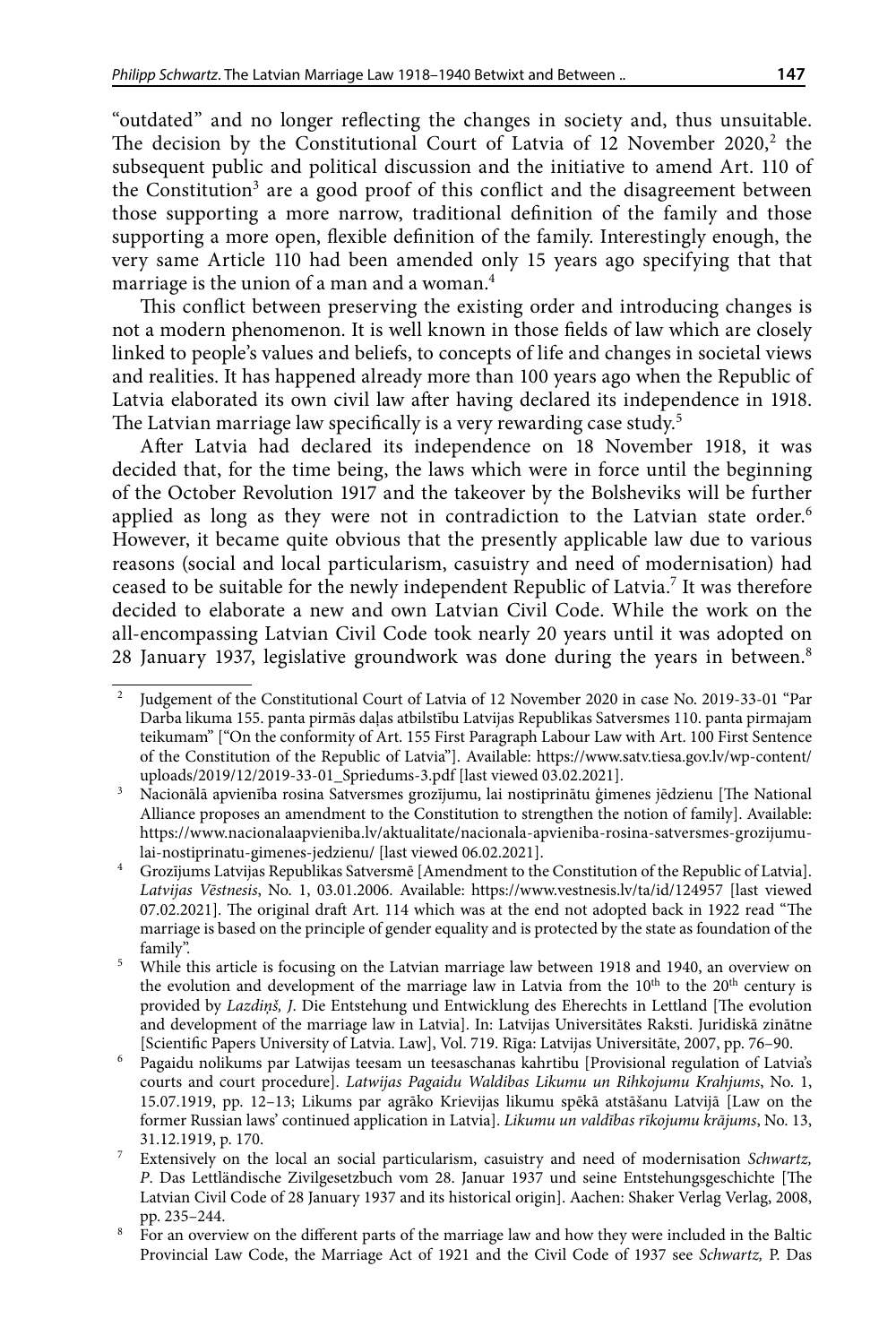"Groundwork" might be too modest a designation to do justice to the substantial regulation of certain legal fields as, e.g., the Marriage Act of 1921.<sup>9</sup> Even if this Marriage Act in 1921 did not encompass all the areas of marriage law (it did not address engagement, matrimonial property scheme and personal rights of the spouses), it was a substantial step forward in the creation of a new and country's own civil code. Furthermore, three drafts covering the missing aspects were prepared in 1921, 1929/30 and 1932<sup>10</sup>, reflecting a very vivid discussion on the matrimonial property regime for the young Republic of Latvia with the foreseen statutory matrimonial property scheme changing from draft to draft.<sup>11</sup>

Different key players were involved throughout these nearly 20 years of codification work. The elected deputies of the Constitutional Assembly (1920–1922) worked out and adopted the Marriage Act of 1921. Three Codification Committees (1920–1923, 1924, 1933–1936), all chaired by Vladimir Bukovsky (1867–1937) and gathering respected legal experts from different (national) backgrounds, elaborated the draft Latvian Civil Code.12 Since the Latvian Parliament had been dissolved as result of the *coup d'état* in 1934 by the then Prime Minister Kārlis Ulmanis (1877– 1942), the draft Latvian Civil Code was handed over at the end of May 1936 to the Cabinet of Ministers. The codification work was finalised in the so-called Small Cabinet of Ministers<sup>13</sup> and the Latvian Civil Code adopted by the regular Cabinet of Ministers on 28 January 1937.

The codification work on the Latvian Civil Code of 1937 and its marriage law is a good reflection of 20 years of discussion on the best civil and hence also best marriage law for the young Republic of Latvia. Furthermore, it provides an

Eherecht der jungen Republik Lettland 1918–1940 [The marriage law of the young Republic of Latvia 1918–1940]. In: Kulturkampf um die Ehe. *Löhnig, M*. (ed.). Tübingen: Mohr Siebeck, 2020, pp. 269–271.

Extensively on the Latvian Civil Code of 27 January 1937 and its codification history: *Schwartz, P*. Das Lettländische Zivilgesetzbuch vom 28. Januar 1937 …; Švarcs*, F*. Latvijas 1937. gada 28. janvāra Civillikums un tā rašanās vēsture [The Latvian Civil Code of 28 January 1937 and its historical origin]. Rīga: Tiesu namu aģentūra, 2011; *Schwartz, P*. Das Lettländische Zivilgesetzbuch von 1937 [The Latvian Civil Code of 1937]. In: "Nichtgeborene Kinder des Liberalismus"? Zivilgesetzgebung im Mitteleuropa der Zwischenkriegszeit. *Löhnig, M., Wagner, S*. (eds.). Tübingen: Mohr Siebeck, 2018, pp. 317–358.

<sup>9</sup> Likums par laulibu [Marriage Act]. *Likumu un waldibas rihkojumu krahjums*, No. 5, 28.02.1921, pp. 91–96; Papildinajums pee likuma par laulibu [Addendum to the Marriage Act]. *Likumu un waldibas rihkojums krahjums*, No. 9, 21.05.1921, p. 146, with a supplement on 27 April 1921 to Art. 63.

 $^{\rm 10}~$ Likumprojekts par saderināšanos, laulāto personiskām un mant<br/>iskām attiecībām un viņu mantošanu [Draft law on the Engagement, matrimonial property regime and inheritance law of the spouses] (1921). *Tieslietu Ministrijas Vēstnesis*, No. 5(3), 1924, pp. 101–116; Likums par ģimenes tiesībām. Projekts [Family Law. Draft] (1929/ 30). *Tieslietu Ministrijas Vēstnesis*, No. 13(1/2), 1932, pp. 1–29. Reform of the matrimonial property regime and the personal rights of the spouses (1932) published as part of the draft: Civillikumi. Pirmā grāmata. Ģimenes tiesības. Projekts [Civil Law. First Book. Family Law. Draft]. *Tieslietu Ministrijas Vēstnesis*, No. 15(9/10), 1934, pp. 233–284 (the provisions on the engagement and the matrimonial property regime nearly matching word-for-word the draft from 1921).

<sup>11</sup> *Schwartz, P*. Das Eherecht ..., p. 278.

<sup>&</sup>lt;sup>12</sup> On the (composition of the) different codification committees and their individual members: *Schwartz, P*. Das Lettländische Zivilgesetzbuch von 1937, pp. 333–342.

<sup>&</sup>lt;sup>13</sup> The Small Cabinet of Ministers had the task to prepare proposals and draft laws respectively to assess from a legal and technical perspective draft laws and draft decisions submitted to the Cabinet of Ministers. Its composition was decided on a case-by-case basis. On the Small Cabinet of Ministers: *Schwartz, P*. Das Lettländische Zivilgesetzbuch vom 28. Januar 1937 …, pp. 124–125 (esp. footnote 503).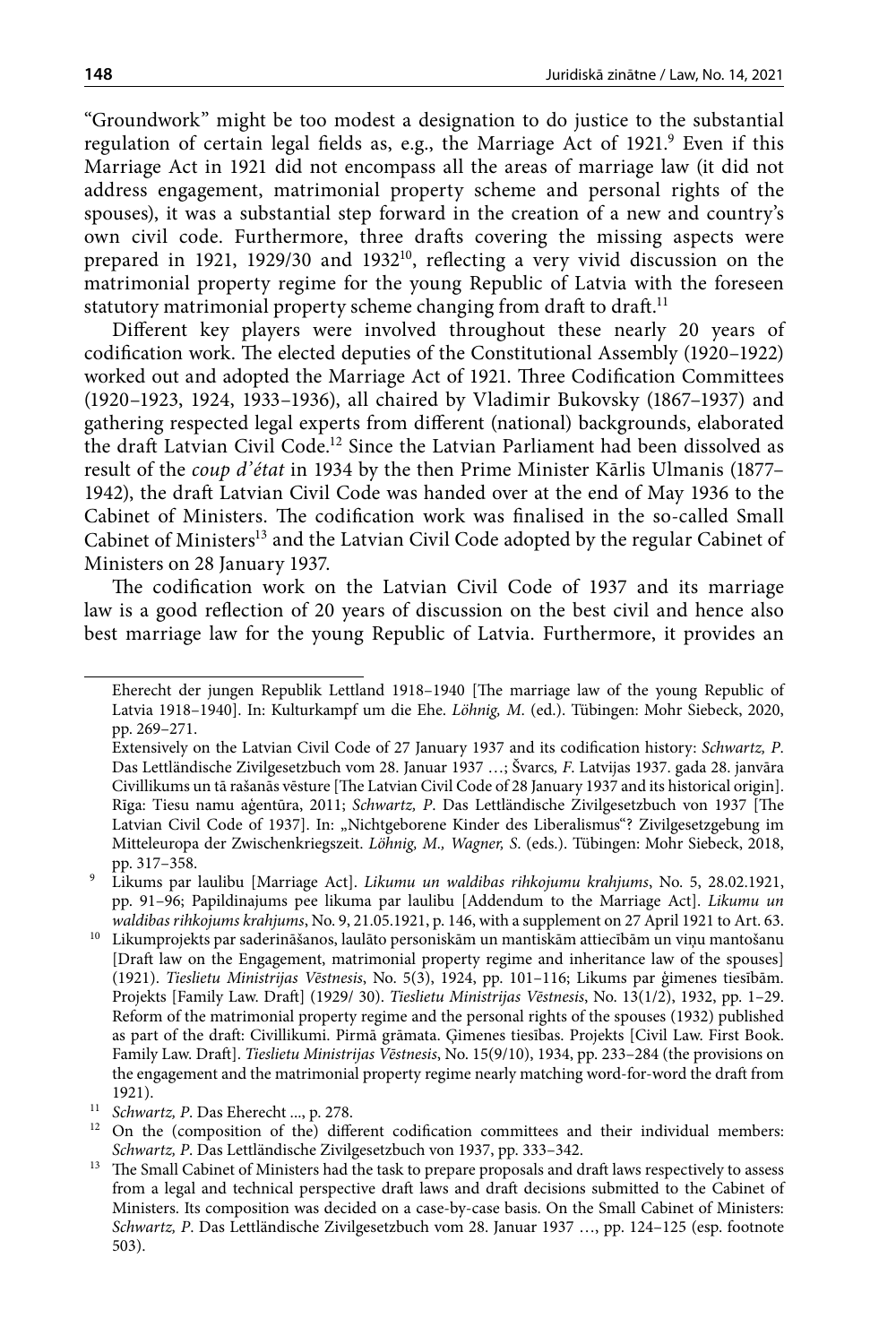image of the changing views and values in the Latvian society between 1918 and 1937. When looking at the marriage law and its key aspects, it would therefore be too simplistic to confine the current review to the Civil Code of 1937 in its final shape and to compare it with the pre-independence legal system before 1918. It is much more honest and rewarding to look at the 20 years of legislative work, of legal developments and societal discussions between 1918 and 1937. With the preindependence legal system before 1918 as starting point and the Latvian Civil Code of 1937 as endpoint.

There are four key aspects which very well characterise the discussions and legislative work on the marriage law during these 20 years. A discussion between *old* and *new*, between *traditional* and *modern*, between *strict* and *liberal*. Four key issues found their final answer in the Latvian Civil Code of 1937: first of all, the decision between retaining the confessional marriage law or introducing a new civil marriage law; secondly, a more general choice between individual interest (of the spouses) and common interest (of the society and the state); thirdly, a choice between preserving a patriarchal marriage law and developing a marriage law based on gender equality. And, last but not least, the choice between a strict conservative matrimony or a modern liberal marriage, and especially – divorce law.14

### **1. Confessional v. Civil Marriage Law**

The Marriage Act of 1921 replaced the confessional marriage law (Art. 1–4, Baltic Provincial Law Code $)$ <sup>15</sup> with a civil marriage law, introducing the facultative civil marriage as its main symbol (Art. 24 Marriage Act of 1921).<sup>16</sup> It was now left at the discretion of the spouses to choose whether they wanted to get married in church or at the civil registry office. While the marriage ceremony could take place either in church or at the civil registry office, in order for the marriage to be legally effective, it had to be registered at the civil registry office (according to the Law on Registration of Civil Status Documents of 1921). This led to a heated discussion between the defenders of the confessional marriage and the supporters of the civil marriage. The conflict mainly concerned the question whether the church wedding should be only a ceremony without a legal effect, or if the right to register the marriage could also be given to the priest. The opposition against the registration of the marriage only at the civil registry office was especially strong in the Catholic part of Latvia, namely, the south-eastern region of Latgale. With 32.21% of the total population in Latvia in 1920 the (Roman and Greek) Catholics were the second biggest confession after the Evangelical Lutherans. making up 57.29%.17 In their

<sup>14</sup> For a detailed presentation of the substantive marriage law: Lettlands Zivilgesetzbuch vom 28. Januar 1937 in Einzeldarstellungen. Erster Band: Einleitung – Familienrecht – Erbrecht [Latvia's Civil Code of 28 January 1937 in individual presentations. First volume: Introduction – Family law – Heritage Law]. Herderinstitut zu Riga (ed.). Riga: Ernst Plates, 1938, pp. 139–232; *Schwartz, P*. Das Lettländische Zivilgesetzbuch vom 28. Januar 1937 ..., pp. 164–186 (with extensive references).

<sup>15</sup> Provinzialrecht der Ostseegouvernements, dritter Theil, Liv-, Est- und Curländisches Privatrecht, zusammengestellt auf Befehl des Herrn und Kaisers Alexander des II. [Baltic Provincial Law Code, third Part, Private law of Livonia, Estonia and Courland, compiled by the order of Emperor Alexander II.] St. Petersburg, 1864.

<sup>&</sup>lt;sup>16</sup> Worth adding - Art. 10 Marriage Act of 1921, according to which judgements by former ecclesial courts concerning the legal prohibition of a marriage lost their validity. Hereinafter, the exclusive

jurisdiction for marital matters was in the responsibility of the secular courts. 17 23.51% Roman Catholics and 8.70% Greek Catholics in addition to (in 1920) 4.99% Jews, 4.59% Old Believers, 0.61% other protestants and 0.31% other confessions respectively unknown. See *Skujenieks,*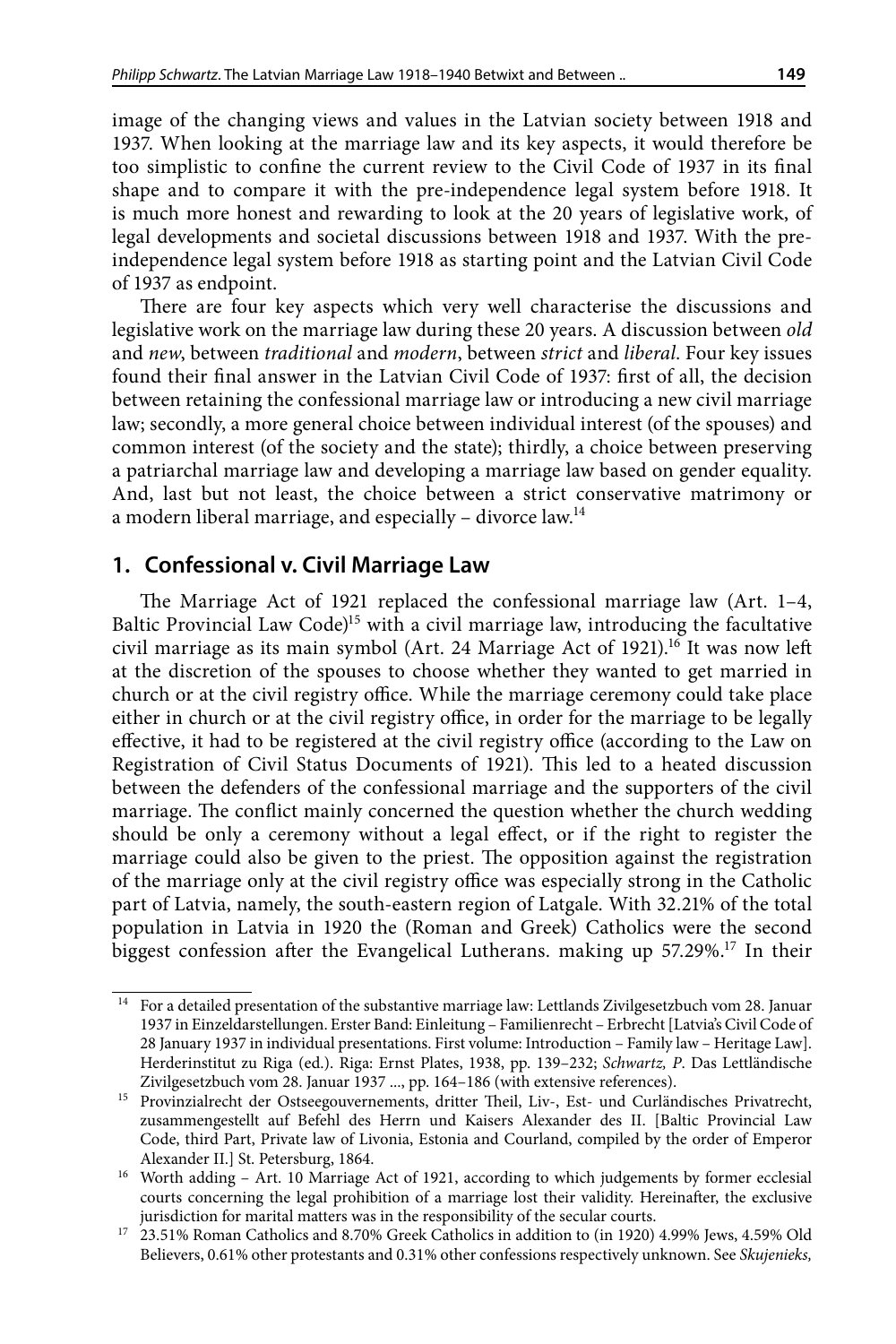fight for the confessional marriage and the right for the church to also be entitled to registering the marriage, its supporters used both parliamentary means and, already at that time, mass media. Their resistance to the registration exclusively at the civil registry office took the form that could be considered civil disobedience, shunning the set rules. This eventually led to an amendment to the Law on Registration of Civil Status Documents of 1921, which was introduced in 1928, conferring the right to register the marriage both upon the state and the church.<sup>18</sup>

## **2. Individual v. Common Interest**

The introduction of the facultative civil marriage and the opportunity for the spouses to freely choose between a wedding at the civil registry office or in church was a first step to emancipate the spouses not only from confessional, but also from social and legal expectations and limitations. It was complemented by giving the spouses the possibility to getting divorced by agreement (Art. 51 Marriage Act of 1921) or based on the principle of irretrievable breakdown as sufficient grounds for divorce (Art. 49 Marriage Act of 1921). And when the Civil Code of 1937 introduced the engagement in its para. 26 (and in para. 27 – the possibility to withdraw from it), it was now a free decision of the spouses to enter the matrimony.

All these new possibilities very much took into account the individual interest of husband and wife. Furthermore, it can be asserted that introducing the facultative civil marriage and a simplified divorce was a step towards individual interest gaining centre stage instead of community and common interest. However, there was no linear development from these first steps in the Marriage Act of 1921 until the Civil Code of 1937 with the one extreme (individual interest) simply replacing the other extreme (common interest). On the one hand, the contraction of marriage, as well as the liberal divorce law as introduced by the Marriage Act of 1921 brought the individual and individual interest into focus. On the other hand, the Civil Code of 1937 rather places an emphasis upon the community and the common interest.<sup>19</sup>

The overall change towards the common interest must be observed in the historical and political context and development in Latvia, especially in the second half of the 1930s. On 15 May 1934, the then Prime Minister Kārlis Ulmanis (1877–1942) came into power by a *coup d'état* and established an authoritarian regime. The communities – family, nation and state – gained centre stage, and the understanding of the family as the basic unit of nation and state was also expressed in the Civil Code of 1937. Firstly, the family was confirmed as one of the four leading civil law principles besides succession, private property and freedom

*M*. (red.). Otrā tautas skaitīšana Latvijā. 2. daļa [Second census of population in Latvia. 2<sup>nd</sup> Part]. Rīga:

Valsts statistiskā pārvalde, 1925, p. 76. 18 Pārgrozījumi un papildinājumi likumā par civīlstāvokļa aktu reģistrāciju [Amendments and addenda to the Law on Registration of Civil Status Documents]. *Likumu un Ministŗu kabineta noteikumu krājums*, No. 5, 27.03.1928, pp. 62–63. In more details about this development (with further references) *Lipša, I*. Restriction of Freedom of Consciousness in Democracy: Catholic Protests against the Law on Registry of Civil Status in Latvia (1921–1928). *Istorija*, No. LXXXIV/84, 4, 2011, pp. 78–81; *Lipša, I*. Sabiedriskā tikumība Latvijā demogrāfisko problēmu aspektā, 1918–1940 [Public morality in Latvia in the facet of problems of demography, 1918–1940]. *Latvijas Vēstures Institūta Žurnāls*, No. 70(1), 2009, pp. 68–70.

<sup>&</sup>lt;sup>19</sup> Būmanis, A. Vispārējs pārskats par jauno Civīllikuma [General overview of the new Civil Code]. In: Prezidenta Ulmaņa Civīllikums (rakstu krājums). Rīga: Pagalms, 1938, pp. 99–100.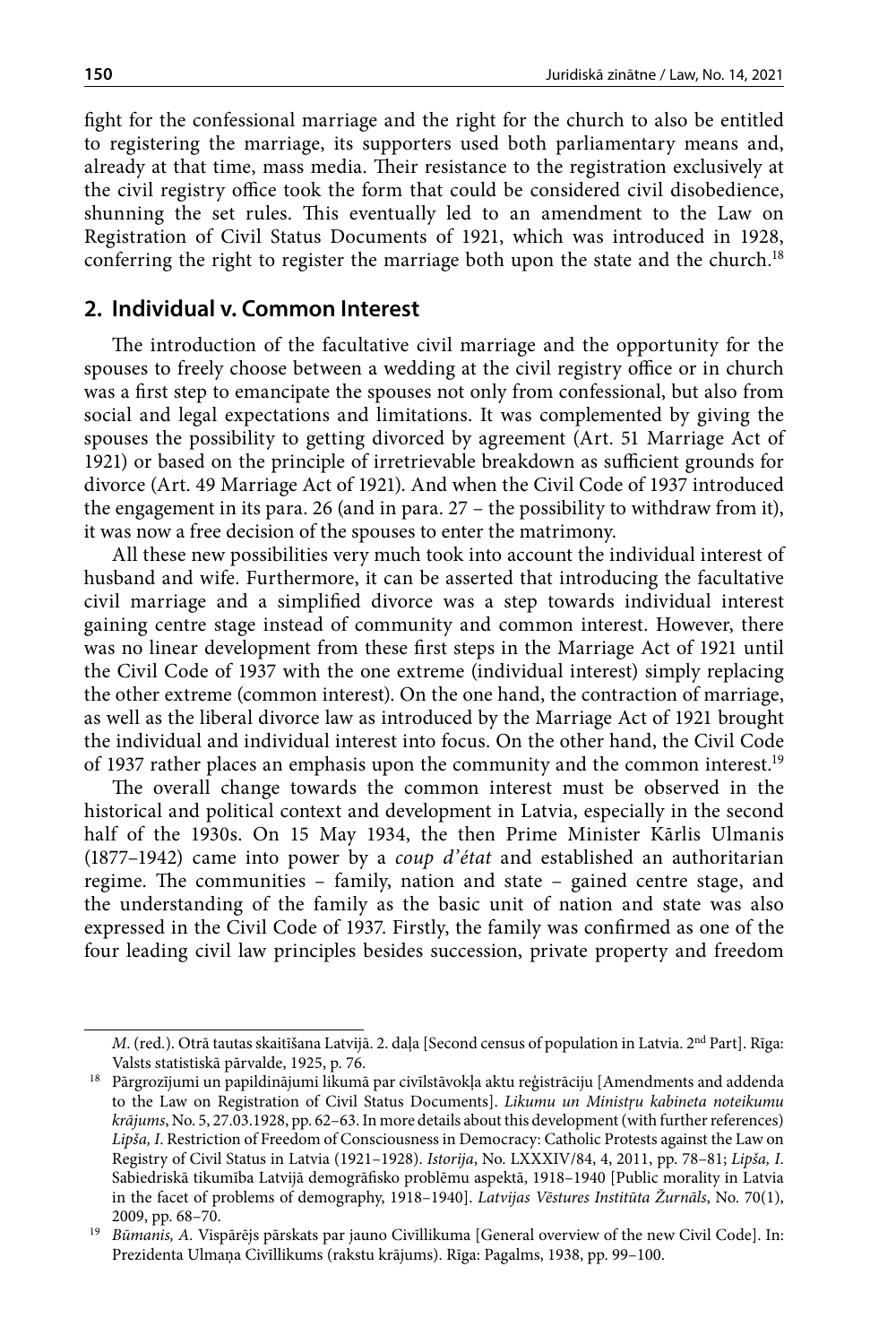of contract.20 Secondly, in the order of the different fields of law in the Civil Code of 1937, which reflects these four leading principles, the Civil Code literally puts the family law in the first place (First Part, paras 26–381), immediately after the 25 articles of the introduction and collision regulations – a general part was completely missing. It is followed by the heritage law (paras 382–840), property law (paras 841–1400) and law of obligations (paras 1401–2400). This is actually the same order which Krišjānis Barons (1835–1923) had used for his collection of *dainas* (four-line Latvian folk songs). However, constitutional protection of the family is provided only since 1998 when an up-to-then missing catalogue of fundamental rights (here - Article 110) was included in the Latvian Constitution of 1922.<sup>21</sup>

At the same time, the Civil Code of 1937 and its marriage law also introduced (engagement) and retained (facultative civil marriage, liberal divorce law) those provisions which rather focussed on the individual and individual interest. By understanding the marriage as alliance built on mutual trust, which should not be artificially and compulsively preserved if the basis for such alliance, the mutual trust between the spouses, is lost,  $2^2$  hereby giving priority to the individual interest of the spouses (to dissolve their marriage) instead of the common interest (to preserve the marriage, the family as the basic unit of the state).

Hence, the family and marriage law created a balance between individual and common interest. Or, as the jurist and son of the first Latvian State President Jānis Čakste (1859–1927) Konstantīns Čakste (1901–1945) wrote:

*Every civil law institution contains individual and social elements which recognise the interests of the society. The marriage is no exception. Therefore, also in the family law the institution of marriage as well as other family law institutions have to be shaped on the basis of these two principles, a certain synthesis has to be formed.*<sup>23</sup>

## **3. Patriarchal Marriage Law v. A Marriage Law Based on Gender Equality**

While the Marriage Act of 1921 introduced significant and progressive changes to the pre-independence approach (facultative civil marriage, divorce by agreement, introduction of the principle of irretrievable breakdown as sufficient grounds for divorce), it did not fundamentally change the legal status of women. As the Marriage Act of 1921 did not contain any specific provisions on the legal status of women, the old patriarchal legal situation inherited from pre-independence times continued to determine the legal status of women.<sup>24</sup> Likewise, the Constitution did not provide constitutional protection of gender equality as the catalogue of

<sup>20</sup> *Būmanis, A.* Vispārējs pārskats par jauno Civīllikuma [General overview of the new Civil Code]. In: Prezidenta Ulmaņa Civīllikums (rakstu krājums). Rīga: Pagalms, 1938, pp. 99–100. pp. 99–101.

<sup>&</sup>lt;sup>21</sup> Art. 110 of the Latvian Constitution reads "The State shall protect and support marriage – a union between a man and a woman, the family, the rights of parents and rights of the child. [..]" Available: <https://likumi.lv/ta/id/57980-latvijas-republikas-satversme> [in Latvian, last viewed 07.02.2021] or <https://likumi.lv/ta/en/id/57980-the-constitution-of-the-republic-of-latvia> [in English, last viewed

<sup>13.02.2021].&</sup>lt;br><sup>22</sup> Apsīts, H. Jaunais civīllikums [The new Civil Code]. In: Prezidenta Ulmaņa Civīllikums, pp. 90–91.<br><sup>23</sup> Čakste, K. Civiltiesības. Lekcijas. Raksti [Civil Law. Lectures. Articles]. Rīga: Zvaigzne ABC, 2011

pp. 198–199. 24 On the legal status of women before and (immediately) after Latvia had gained independence in

<sup>1918:</sup> *Osipova, S*. Sieviešu tiesības Latvijā 1918–1940: starp politisko pilntiesību un civiltiesisko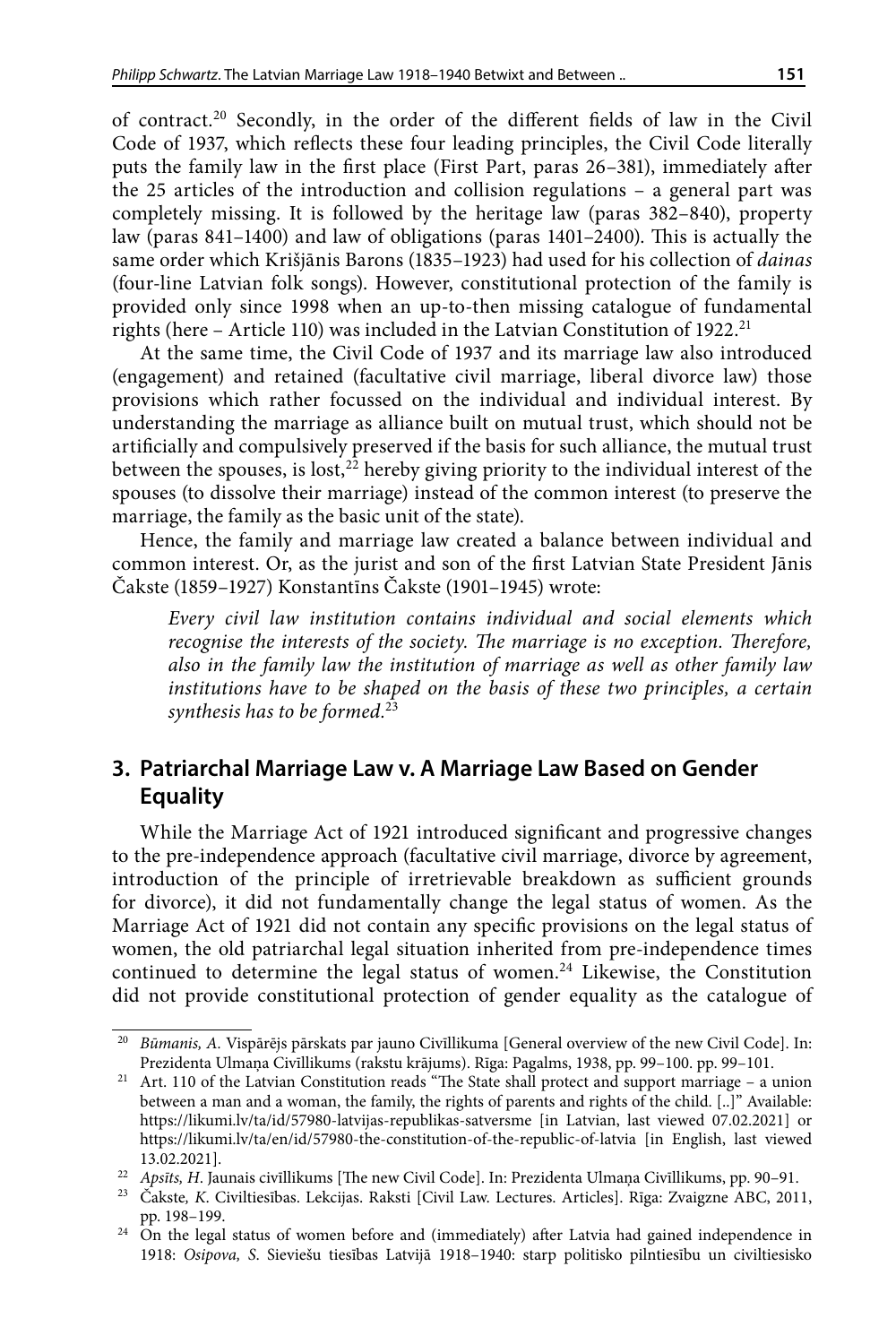fundamental rights had not been adopted in 1922. The drafted, but not adopted Part 8 of the Latvian Constitution on the fundamental rights would have foreseen equal rights of men and women in general (Art. 87) and with regard to the marriage  $(Art. 114).^{25}$ 

The first steps towards an improved, more equal legal status of women were, however, considered already before, for example, the suggested limitations to the guardianship of the husband (so far stipulated in Art. 11 of Baltic Provincial Law Code) in the aforementioned draft law on "Engagement, matrimonial property regime and inheritance law of the spouses"  $(1921)^{26}$  or the idea in the mid-1920s to have a statutory matrimonial property scheme (separation of property with administration and usufruct by the husband) built on the principles of usufruct and not on a lower status of the wife.27

A real change in the legal status of women was only achieved with the Civil Code of 1937, which liberated the wife from the guardianship of her husband. From now on, with the Civil Code entering into force on 1 January 1938, both spouses had the same rights (para. 85 subpara. 1 sentence 1). However, in case both could not agree, the husband still had the deciding vote (para. 85 subpara. 1 sentence 2).<sup>28</sup> At the same time, the wife got the right to administer the household and the power to represent her husband in matters concerning the household (para. 87 subpara. 1). An improvement in the legal status of women can also be seen in the specific property which is excepted from the administration und usufruct by the husband (paras 90 subpara. 1, 91) or the now equality of husband and wife when it comes to the obligation to pay alimony after the dissolution of the marriage (paras 79, 81).

While these are considerable steps towards an improved, more equal legal status of women the Latvian Civil Code of 1937 included and still includes also provisions which rather preserve the old role model of men and women. Although "the dowry was already in the moment of the adoption of the Civil Code an archaic legal institution", paras 111–113 Latvian Civil Code of 1937 (still today) regulate the dowry<sup>29</sup> "as a legal institute characteristic for the Latvian national law".  $30$  Likewise,

nevienlīdzību [Women's Rights in Latvia 1918–1940: Between Equality in Political Rights and Civil Inequality]. *Journal of the University of Latvia. Law*, No. 8, 2015, pp. 114–115.

<sup>25</sup> Available (document 28) in *Lazdiņš, J., Kučs, A., Pleps, J., Kusiņš, G*. (eds.). Latvijas valsts tiesību avoti. Valsts dibināšana – neatkarības atjaunošana. Dokumenti un komentāri [The sources of law of the Latvian state. Founding of the state – restoration of independence. Documents and commentaries].<br>Rīga: Tiesu namu aģentūra, 2015, pp. 124–126.

<sup>&</sup>lt;sup>26</sup> Osipova, S. Sieviešu tiesības ..., pp. 118-119.

<sup>&</sup>lt;sup>27</sup> Bukowsky, W. Zur Frage des Systems des ehelichen Güterrechts in Lettland [On the question of the matrimonial property regime]. *Rigasche Zeitschrift für Rechtswissenschaft*, Nr. 1(4), 1926/1927, p. 254.

<sup>28</sup> Čakste*, K*. Civiltiesības, p. 206, actually argues that the reason for giving preference to the husband's voice is not based on his guardianship. But derives from the nature of the marriage with the husband more participating in social life and hence having more practical experience than his wife.

<sup>&</sup>lt;sup>29</sup> For an extensive examination of the dowry including the question of its conformity with the Latvian Constitution in view of the principle of gender equality see the 2018 doctoral thesis by *Nikolājeva, I*. Laulāto mantisko attiecību institūta – pūra – vēsturiskā evolūcija un vieta mūsdienu kontinentālo tiesību saimē [Historical evoluation of the institution of pecuniary relationship of spouses – dowry – and place in the family of modern continental law]. Rīga, 2018. Summary available in English: https:// www.turiba.lv/storage/files/synopsis-nikolajeva.pdf and in Latvian: https://www.turiba.lv/storage/ files/kopsavilkums-nikolajeva.pdf.

<sup>30</sup> Referring to Arveds *Švābe* (1888–1959): *Osipova, S*. Familienrecht in der Republik Lettland im XX–XXI Jahrhundert [Family law in the Republic of Latvia in the XX-XXI century]. In: Kieler Ostrechts-Notizen, Schwerpunkt Recht der Baltischen Staaten. Institut für Osteuropäisches Recht der Universität Kiel (ed.). Kiel: Institut für Osteuropäisches Recht der Universität Kiel, 2012 (15. Jahrgang), 1–2, p. 50; *Osipova, S*. Sieviešu tiesības ..., p. 121.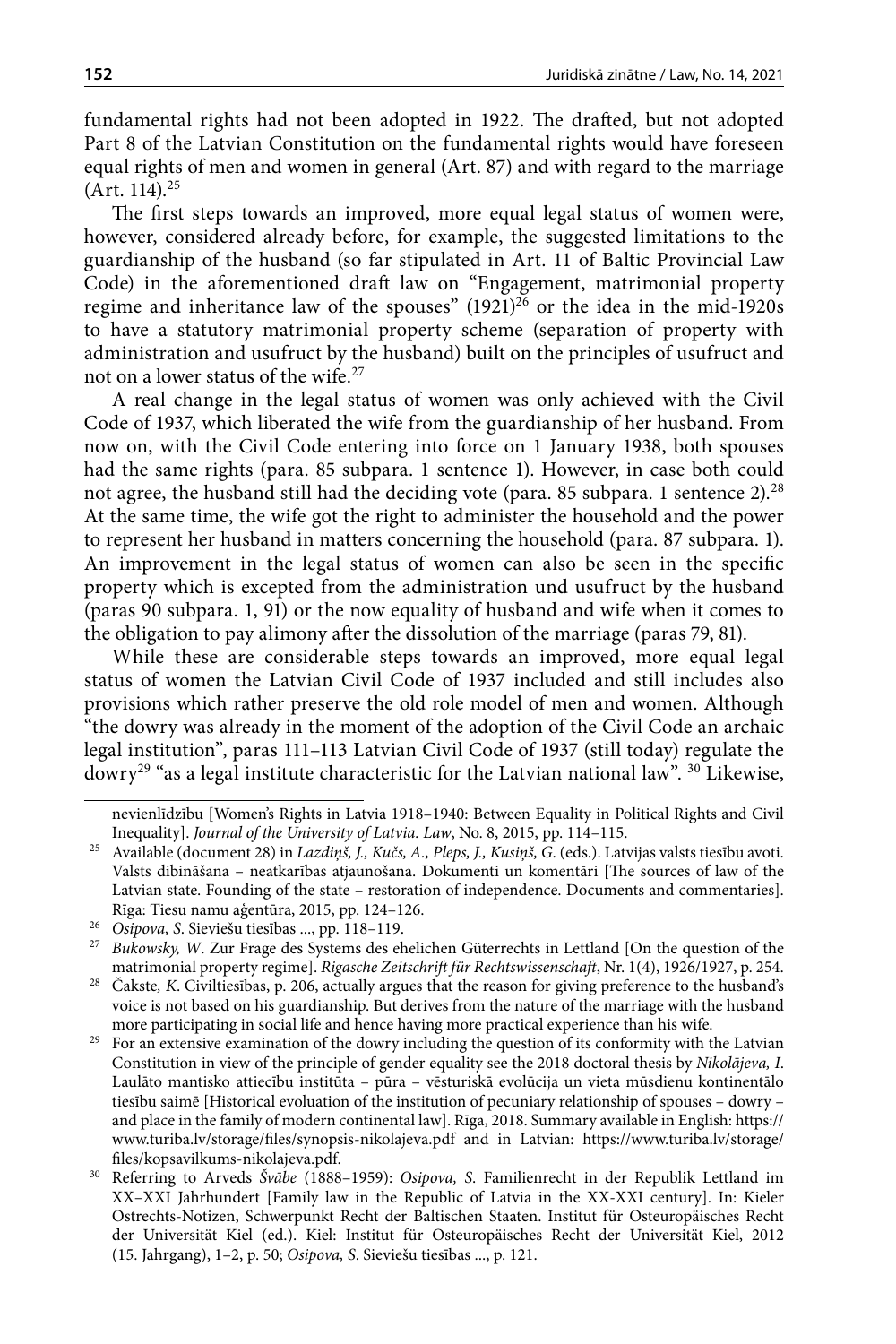the statutory matrimonial property scheme which was ultimately chosen for the Latvian Civil Code of 1937, the "administration and usufruct", in para 90 subpara. 1 still stipulated that the husband had the right to administer and usufruct both the wife's premarital property and the property the wife had acquired during the marriage (but with an exception of specific property).

This development towards a more equal legal status of women was not welcomed unanimously.<sup>31</sup> However, although some contemporaries were of the opinion that this development went too far, from today's point of view it was not all that advanced and one can hardly speak about a complete gender equality in the Latvian Code of 1937. The Latvian Civil Code of 1937 rather preserved the patriarchal family, although in a liberalised form.<sup>32</sup> The next steps towards gender equality in the Civil Code were taken only as it was reinstated and amended after Latvia had regained independence in 1990/91.33

#### **4. Till Death Do Us Part v. A Modern and Liberal Divorce Law**

The changes to the divorce law introduced by the Marriage Act of 1921 were quite radical and progressive for their time, with the new divorce law being in total contradiction to the former confessional marriage law. Following the example of the Swiss Civil Code of  $1907<sub>34</sub>$  which together with the Swiss Code of Obligations of 1911 and the German Civil Code of 1896 were the main foreign codes of law influencing the Latvian Civil Code of 1937, the latter introduced the principle of irretrievable breakdown as sufficient grounds for divorce (Art. 49). By introducing the divorce by agreement (Art. 51), the Civil Code of 1937 substantially facilitated the dissolution of the marriage.35 The secular and no longer confessional court only had to examine whether the joint application for divorce satisfied all the procedural requirements. It did not matter, and the court did not examine the reasons or the question of fault. Moreover, the spouses did not even have to reveal the reasons for the failure of their marriage. Clearly, it might have been comfortable for the spouses not to have to disclose the real reasons for the failure of their marriage.

What were the reasons behind introducing such a radical and progressive divorce law? It had to do with the understanding of the marriage as a union built on mutual trust of the spouses. Such union built on trust should not be artificially

<sup>31</sup> For some examples, see *Schwartz, P*. Das Eherecht ..., p. 293.

<sup>32</sup> *Osipova, S*. Sieviešu tiesības ..., p. 121.

<sup>33</sup> *Ciematniece, I*. Laulāto mantisko attiecību regulējums Latvijā [The regulation of property relations of spouses in Latvia]. *Jurista Vārds*, No. 20, 27.05.2008; No. 21, 03.06.2008, Chapter 2 (available as online article from [www.juristavards.lv](http://www.juristavards.lv) without page numbers).

<sup>34</sup> *Schwarz, A. B*. Das Schweizerische Zivilgesetzbuch in der ausländischen Rechtsentwicklung [The Swiss Civil Code in foreign legislative trends]. Zürich: Schulthess & Co. A.G., 1950, p. 46; *Berent, B*. Schliessung und Auflösung der Ehe [Contraction and rescission of marriage]. In: Lettlands Zivilgesetzbuch vom 28. Januar 1937 in Einzeldarstellungen. Erster Band: Einleitung – Familienrecht – Erbrecht [Latvia's Civil Code of 28 January 1937 in individual presentations. First volume: Introduction – Family law – Heritage Law]. *Herderinstitut zu Riga* (ed.). Riga: Ernst Plates,

<sup>1938,</sup> p. 168 (footnote 1). On the influence of foreign codes of law on the Latvian Civil Code of 1937 briefly *Schwartz, P*. Das Lettländische Zivilgesetzbuch vom 28. Januar 1937 …, p. 153.

<sup>35</sup> Extensively on the(se) grounds for divorce: *Opss, L*. Laulības šķiršanas iemesli pēc laulības lik. 49., 50. un 51. pantiem [The grounds for divorce according to Art. 49, 50 and 51 Marriage Act]. Rīga, 1937. On the Latvian liberal marriage (and divorce) law introduced by the Marriage Act of 1921 and similar developments in other countries: *Schwartz, P*. Das Eherecht …, pp. 297–298.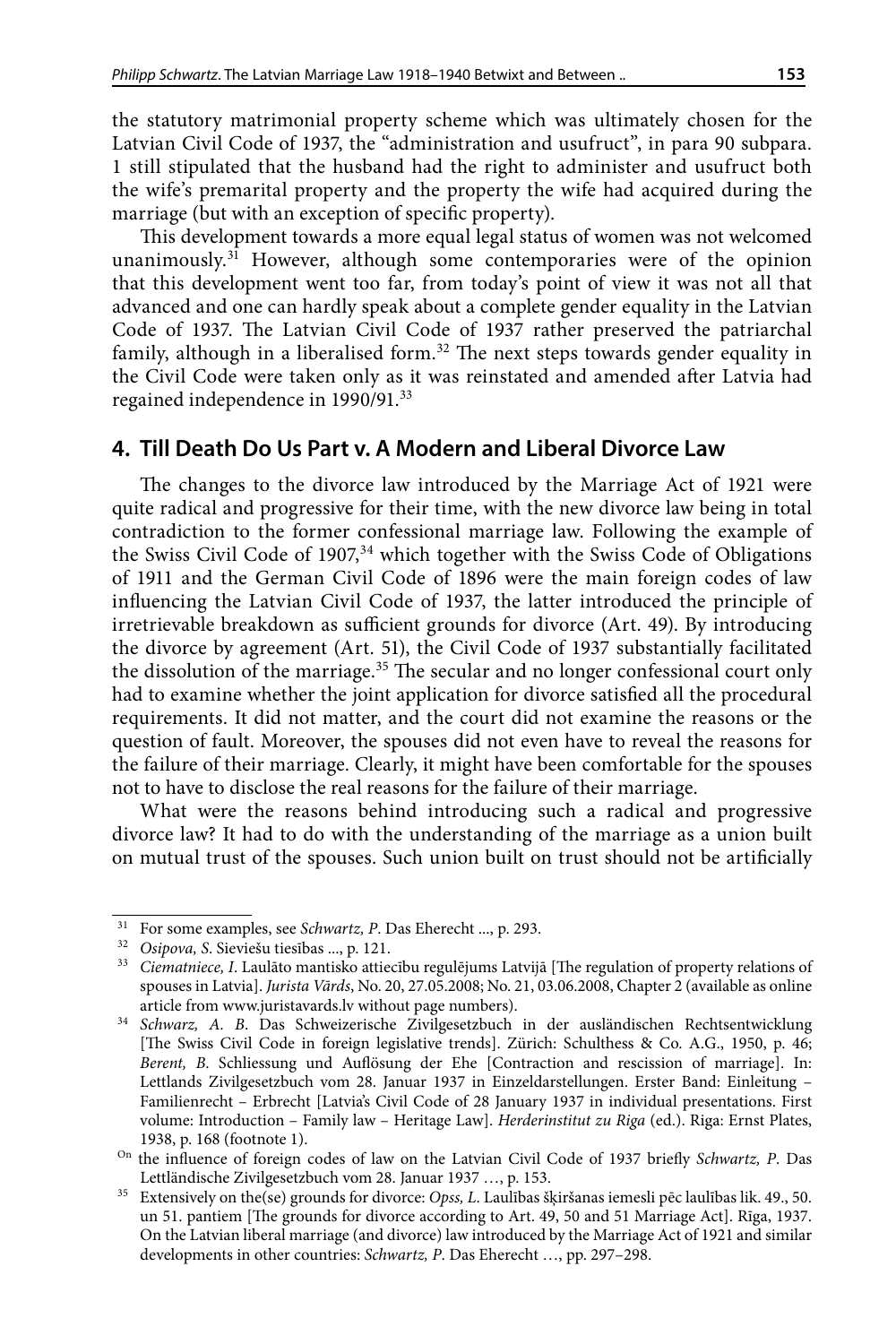and compulsively maintained, once the trust is gone.<sup>36</sup> It is obvious that this way of thinking had its origin also in the experiences of the First World War as referred to in the Constitutional Assembly on 10 December 1920:

*During the current era when we have experienced the years of war, refugee times, when a husband and wife sometimes have been totally separated for a long time and have got alienated from each other to such degree what no cohabitation is possible.*<sup>37</sup>

Although some might have feared otherwise, in the years immediately after introducing this modern and liberal divorce law in 1921, it did not immediately lead to an excessive and careless recourse to an easy divorce. But in the mid-1930s, the number of divorces was very high and different measures were taken to counteract this development (i.a. by increasing the divorce fees).<sup>38</sup> At the same time, such simplified ways to dissolve the marriage appealed also beyond national borders, as it was sufficient to have one's registered place of residence in Latvia to make use of these simplified options. Art. 1 of Marriage Act of 1921 stipulated that it and, hence, the simplified divorce options applied to all inhabitants of Latvia, and not only to the nationals of this country. The Austrian actor and stage director Max Reinhardt (1873–1942) was most probably the most prominent "divorce tourist". In 1931, Reinhardt changed his place of residence to Riga and one week later filed for  $divorce - with success.<sup>39</sup>$ 

#### **Summary**

Naturally, what the one praises as the right development towards a modern, progressive and liberal marriage law, another criticises as too liberal or radical.<sup>40</sup> Furthermore, while for some the new provisions were overly liberal and radical, others supported even more radical changes,<sup>41</sup> like introducing the mandatory and not only facultative civil marriage fully replacing the church marriage,<sup>42</sup> or the divorce on demand of a single spouse without the need to indicate any reason for divorce, which was originally included in the draft Marriage Act of 1921 (but later rejected during the third reading of the draft law).<sup>43</sup>

As mentioned above, vivid and strong discussions and reactions to new laws, court decisions or, more generally, regarding legal developments are not uniquely characteristic to our time and the phenomenon of social media. Already 100 years

While the mandatory civil marriage did not become reality during the years 1918–1940, it was then introduced in during the Soviet Occupation of Latvia: *Lazdiņš, J*. Die Entstehung ..., p. 84.

<sup>36</sup> *Apsīts, H*. Jaunais civīllikums, pp. 90–91.

<sup>37</sup> Minutes from the Constitutional Assembly on 10 December 1920 quoted in *Lip*ša*, I*. Restriction of Freedom ..., p. 76.

<sup>38</sup> In greater detail – *Schwartz, P*. Das Eherecht ..., pp. 300–301.

<sup>39</sup> On the causa Max Reinhardt, in greater detail (with further references) – ibid., pp. 301–302.

<sup>40</sup> *Schilling, C. von*. Lettlands neues Zivilgesetzbuch [Latvia's new Civil Code]. *Zeitschrift für Ausländisches und Internationales Privatrecht*, Nr. 11, 1937, p. 492; *Stegman, H*. Zur Entwicklung des lettländischen Zivilrechts, 1918–1928 [On the development of the Latvian civil law, 1918-1928]. In: Baltische Rechtsangleichung, 10 Jahre Gesetzgebung Estlands und Lettlands, Referate der I. Baltischen Juristenkonferenz zu Dorpat (1928). Reval: F. Wassermann, 1929, p. 42.

<sup>41</sup> *Schwartz, P*. Das Eherecht ..., pp. 298–300.

 $^{42}\;$  During the discussions of the Marriage Act of 1921, this idea was supported by the Social Democrats and the mandatory civil marriage included in its first preliminary draft. On this *Osipova, S*. Sieviešu tiesības …, p. 117; *Stegman, H*. Zur Entwicklung …, p. 28.

<sup>43</sup> With further references *Schwartz, P*. Das Eherecht …, pp. 298–299.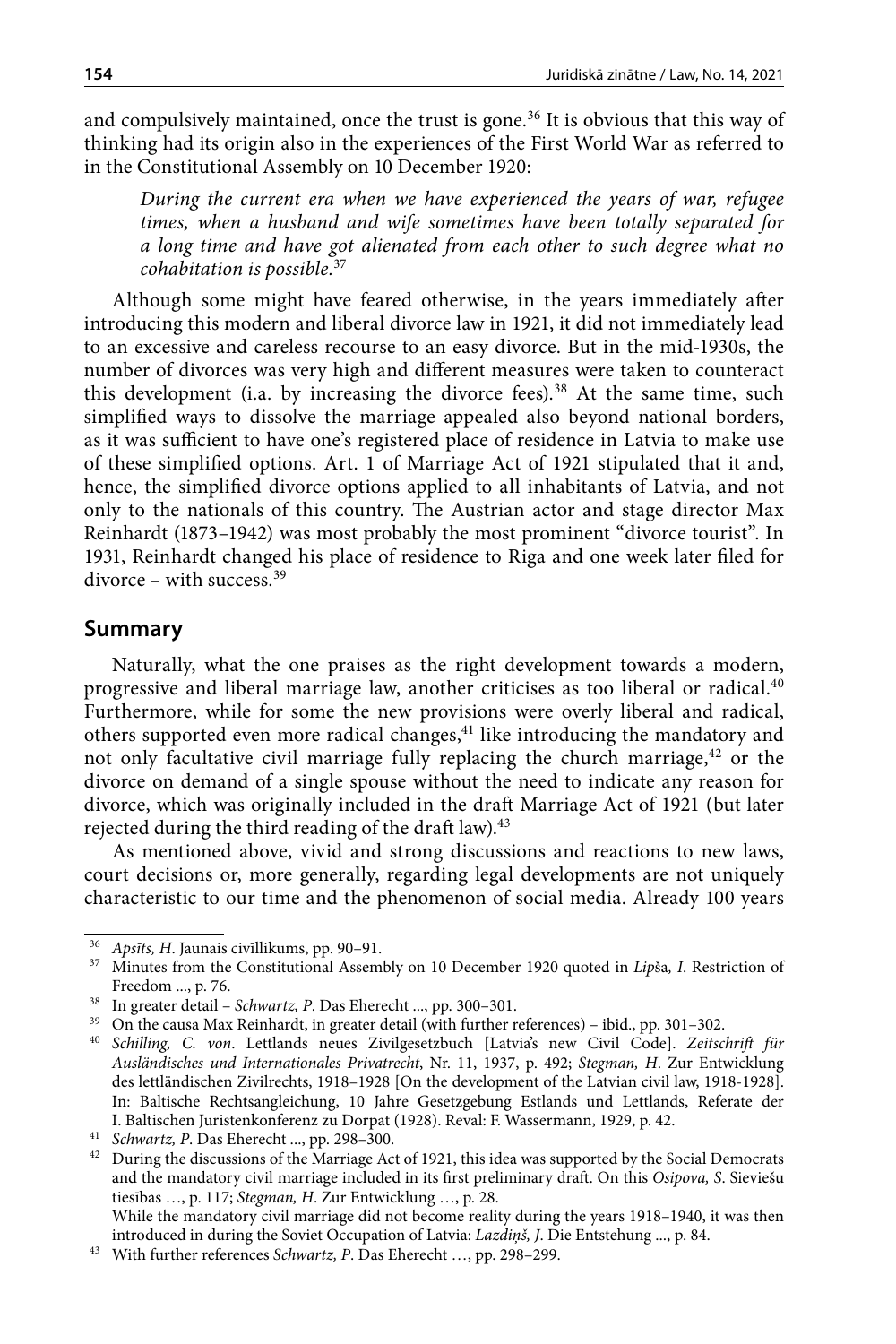ago, the codification work on the marriage law led to controversies, as it touched upon and questioned the prevailing views and values. In some cases, criticism and opposition to new regulations lead to changes re-introducing the previous provisions. For example, in 1928 such case was granting the right to register a marriage also to the priests and not only the civil registry office, as originally foreseen in 1921. At the same time, the common understanding on certain issues can change over time, especially during legislative work spanning a longer period, like the preference for the statutory matrimonial property scheme changing over the years, as shown above. Consequently, the marriage law is very much a mirror of a society's (changing) value system.

This article demonstrated how the marriage law is betwixt and between the past and the present on the one hand, and the future on the other hand, where the discussions around the marriage law, whether the one in force or the one to be drafted, are an indicator and benchmark for the different opinions and moral values in the society. The article also showed and substantiated that the marriage law is betwixt and between those who want to preserve the *status quo* and those who aim to go a step further by adapting the marriage law to what they perceive to be the new and different reality. How the marriage law is betwixt between following legal and societal developments on the one hand, and playing a leading role in developing the civil law further on the other hand – possibly serving as inspiration for other countries.44 The current article also reveals how the marriage law and especially its drafts are betwixt and between being considered from an *ex-ante* perspective as too radical and progressive, while from an *ex-post* perspective – as modern and liberal, a trendsetter at the time. The Latvian marriage law in the period of 1918–1940 comprehensively illustrates the challenge of being betwixt and between the poles of different moral values, and the parallels to this phenomenon can be drawn to this day.

### **Sources**

#### **Bibliography**

- 1. *Apsīts, H*. Jaunais civīllikums [The new Civil Code]. In: Prezidenta Ulmaņa Civīllikums (rakstu krājums). Rīga: Pagalms, 1938, pp. 85–96.
- 2. *Berent, B*. Schliessung und Auflösung der Ehe [Contraction and rescission of marriage]. In: Lettlands Zivilgesetzbuch vom 28. Januar 1937 in Einzeldarstellungen, Erster Band: Einleitung – Familienrecht – Erbrecht. Herderinstitut zu Riga (ed.). Riga: Ernst Plates, 1938, pp. 139–187.
- 3. *Bukowsky, W*. Zur Frage des Systems des ehelichen Güterrechts in Lettland [On the question of the matrimonial property regime]. *Rigasche Zeitschrift für Rechtswissenschaft*, Nr. 1(4), 1926/1927, pp. 247–265.
- 4. *Būmanis, A*. Vispārējs pārskats par jauno Civīllikuma [General overview of the new Civil Code]. In: Prezidenta Ulmaņa Civīllikums (rakstu krājums). Rīga: Pagalms, 1938, pp. 97–101.
- 5. *Ciematniece, I*. Laulāto mantisko attiecību regulējums Latvijā [The regulation of property relations of spouses in Latvia]. *Jurista Vārds*, No. 20, 27.05.2008; No. 21, 03.06.2008.
- 6. *Čakste, K*. Civiltiesības. Lekcijas. Raksti [Civil Law. Lectures. Articles]. Rīga: Zvaigzne ABC, 2011.
- 7. *Lazdiņš, J*. Die Entstehung und Entwicklung des Eherechts in Lettland [The evolution and development of the marriage law in Latvia]. In: Latvijas Universitātes Raksti. Juridiskā zinātne [Scientific Papers University of Latvia. Law], Vol. 719. Rīga: Latvijas Universitāte, 2007, pp. 76–90.
- 8. *Lazdiņš, J., Kučs, A., Pleps, J., Kusiņš, G.* (eds.). Latvijas valsts tiesību avoti. Valsts dibināšana neatkarības atjaunošana. Dokumenti un komentāri [The sources of law of the Latvian state.

<sup>44</sup> On the family and especially the divorce law of the Latvian Civil Code of 1937 in the context of legal developments in other (not only) European countries in that time: *Schwartz, P*. Das Eherecht …, pp. 297–298.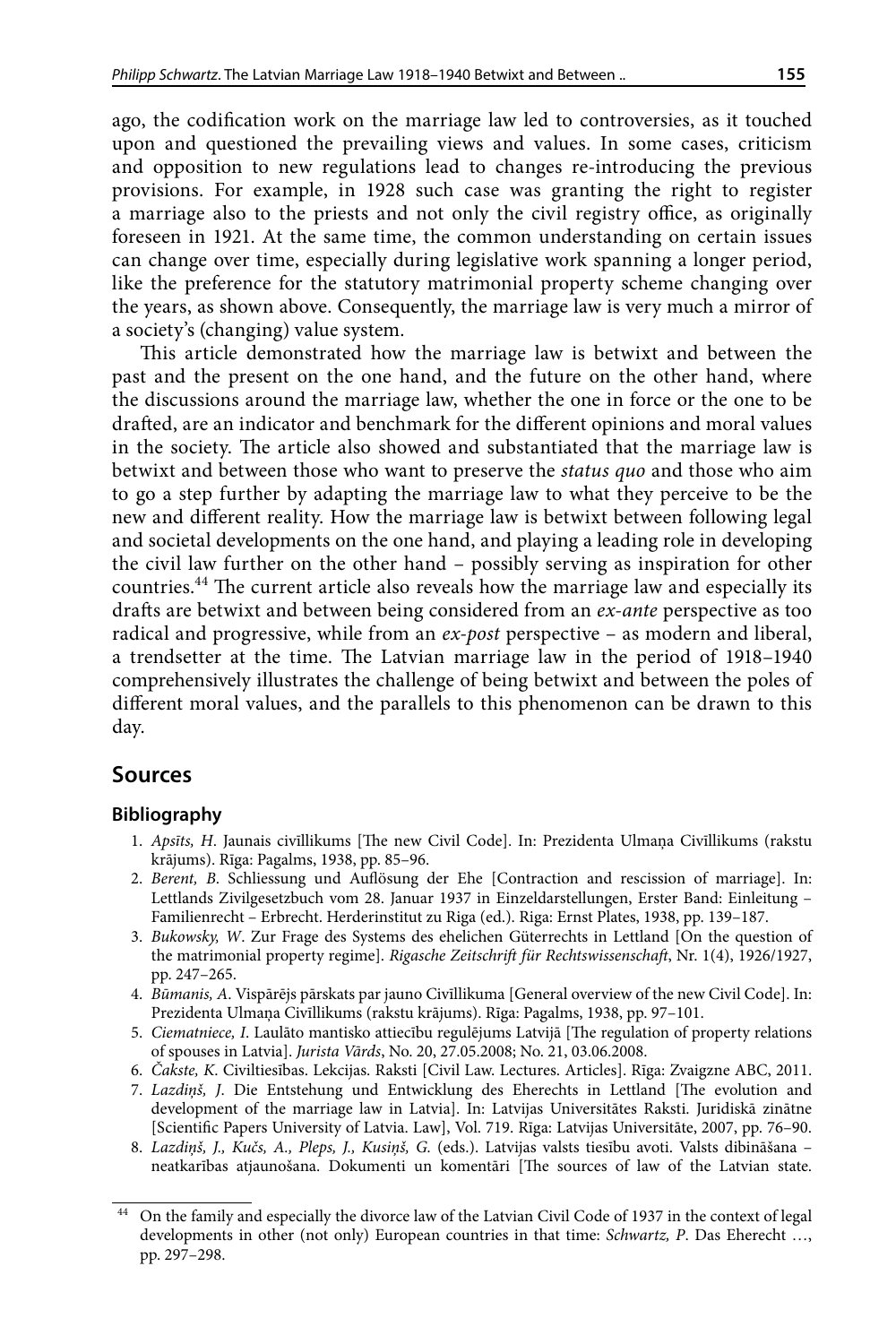Founding of the state – restoration of independence. Documents and commentaries]. Rīga: Tiesu namu aģentūra, 2015, pp. 124–126.

- 9. Lettlands Zivilgesetzbuch vom 28. Januar 1937 in Einzeldarstellungen, Erster Band: Einleitung Familienrecht – Erbrecht [Latvia's Civil Code of 28 January 1937 in individual presentations. First volume: Introduction – Family law – Heritage Law]. Herderinstitut zu Riga (ed.). Riga: Ernst Plates, 1938, pp. 139–232.
- 10. *Lipša, I*. Restriction of Freedom of Consciousness in Democracy: Catholic Protests against the Law on Registry of Civil Status in Latvia (1921–1928). Istorija, No. LXXXIV/84, 4, 2011, pp. 75–86.
- 11. *Lipša I*. Sabiedriskā tikumība Latvijā demogrāfisko problēmu aspektā, 1918–1940 [Public morality in Latvia in the facet of problems of demography, 1918–1940]. *Latvijas Vēstures Institūta Žurnāls*, No. 70(1), 2009, pp. 53–80.
- 12. *Nikolājeva, I*. Laulāto mantisko attiecību institūta pūra vēsturiskā evolūcija un vieta mūsdienu kontinentālo tiesību saimē [Historical evoluation of the institution of pecuniary relationship of spouses – dowry – and place in the family of modern continental law]. Rīga, 2018. Summary in English: https://www.turiba.lv/storage/files/synopsis-nikolajeva.pdf and in Latvian: https://www. turiba.lv/storage/files/kopsavilkums-nikolajeva.pdf [last viewed 14.02.2021].
- 13. *Opss, L*. Laulības šķiršanas iemesli pēc laulības lik. 49., 50. un 51. pantiem [The grounds for divorce according to Art. 49, 50 and 51 Marriage Act]. Rīga, 1937.
- 14. *Osipova, S*. Familienrecht in der Republik Lettland im XX–XXI Jahrhundert [Family law in the Republic of Latvia in the XX-XXI century]. In: Kieler Ostrechts-Notizen, Schwerpunkt Recht der Baltischen Staaten. Institut für Osteuropäisches Recht der Universität Kiel (ed.). Kiel: Institut für Osteuropäisches Recht der Universität Kiel, 2012 (15. Jahrgang), 1–2, pp. 47–60.
- 15. *Osipova, S*. Sieviešu tiesības Latvijā 1918–1940: starp politisko pilntiesību un civiltiesisko nevienlīdzību [Women's Rights in Latvia 1918–1940: between Equality in Political Rights and Civil Inequality]. *Journal of the University of Latvia. Law*, No. 8, 2015, pp. 111–125.
- 16. *Schilling, C*. *von.* Lettlands neues Zivilgesetzbuch [Latvia's new Civil Code]. *Zeitschrift für Ausländisches und Internationales Privatrecht*, No. 11, 1937, pp. 484–527.
- 17. *Schwartz, P*. Das Eherecht der jungen Republik Lettland 1918–1940 [The marriage law of the young Republic of Latvia 1918-1940]. In: Kulturkampf um die Ehe. *Löhnig, M*. (ed.). Tübingen: Mohr Siebeck, 2020, pp. 265–305.
- 18. *Schwartz, P*. Das Lettländische Zivilgesetzbuch vom 28. Januar 1937 und seine Entstehungsgeschichte [The Latvian Civil Code of 28 January 1937 and its historical origin]. Aachen: Shaker Verlag, 2008.
- 19. *Schwartz, P*. Das Lettländische Zivilgesetzbuch von 1937 [The Latvian Civil Code of 1937]. In: "Nichtgeborene Kinder des Liberalismus"? Zivilgesetzgebung im Mitteleuropa der Zwischenkriegszeit. *Löhnig, M., Wagner, S.* (eds.). Tübingen: Mohr Siebeck, 2018, pp. 317–358.
- 20. *Schwarz, A. B*. Das Schweizerische Zivilgesetzbuch in der ausländischen Rechtsentwicklung [The Swiss Civil Code in foreign legislative trends]. Zürich: Schulthess & Co. A.G., 1950.
- 21. *Skujenieks, M*. (ed.). Otrā tautas skaitīšana Latvijā. 2. daļa [Second census of population in Latvia. 2nd Part]. Rīga: Valsts statistiskā pārvalde, 1925.
- 22. *Stegman, H*. Zur Entwicklung des lettländischen Zivilrechts, 1918–1928 [On the development of the Latvian civil law, 1918–1928]. In: Baltische Rechtsangleichung, 10 Jahre Gesetzgebung Estlands und Lettlands, Referate der I. Baltischen Juristenkonferenz zu Dorpat (1928). Reval: F. Wassermann, 1929, pp. 27–44.
- 23. *Švarcs, F*. Latvijas 1937. gada 28. janvāra Civillikums un tā rašanās vēsture [The Latvian Civil Code of 28 January 1937 and its historical origin]. Rīga: Tiesu namu aģentūra, 2011.

#### **Normative Acts**

- 1. Latvijas Republikas Satversme [The Constitution of the Republic of Latvia]. Available: https://likumi. lv/ta/id/57980-latvijas-republikas-satversme [in Latvian, last viewed 07.02.2021]; https://likumi.lv/ ta/en/id/57980-the-constitution-of-the-republic-of-latvia [in English, last viewed 13.02.2021].
- 2. Grozījums Latvijas Republikas Satversmē [Amendment to the Constitution of the Republic of Latvia]. *Latvijas Vēstnesis*, No. 1, 03.01.2006. Available: https://www.vestnesis.lv/ta/id/124957 [last viewed 07.02.2021].
- 3. Pagaidu nolikums par Latwijas teesam un teesaschanas kahrtibu [Provisional regulation of Latvia's courts and court procedure]. *Latwijas Pagaidu Waldibas Likumu un Rihkojumu Krahjums*, No. 1, 15.07.1919. pp. 12–13.
- 4. Likums par agrāko Krievijas likumu spēkā atstāšanu Latvijā [Law on the former Russian laws' continued application in Latvia]. *Likumu un valdības rīkojumu krājums*, No. 13, 31.12.1919, p. 170.